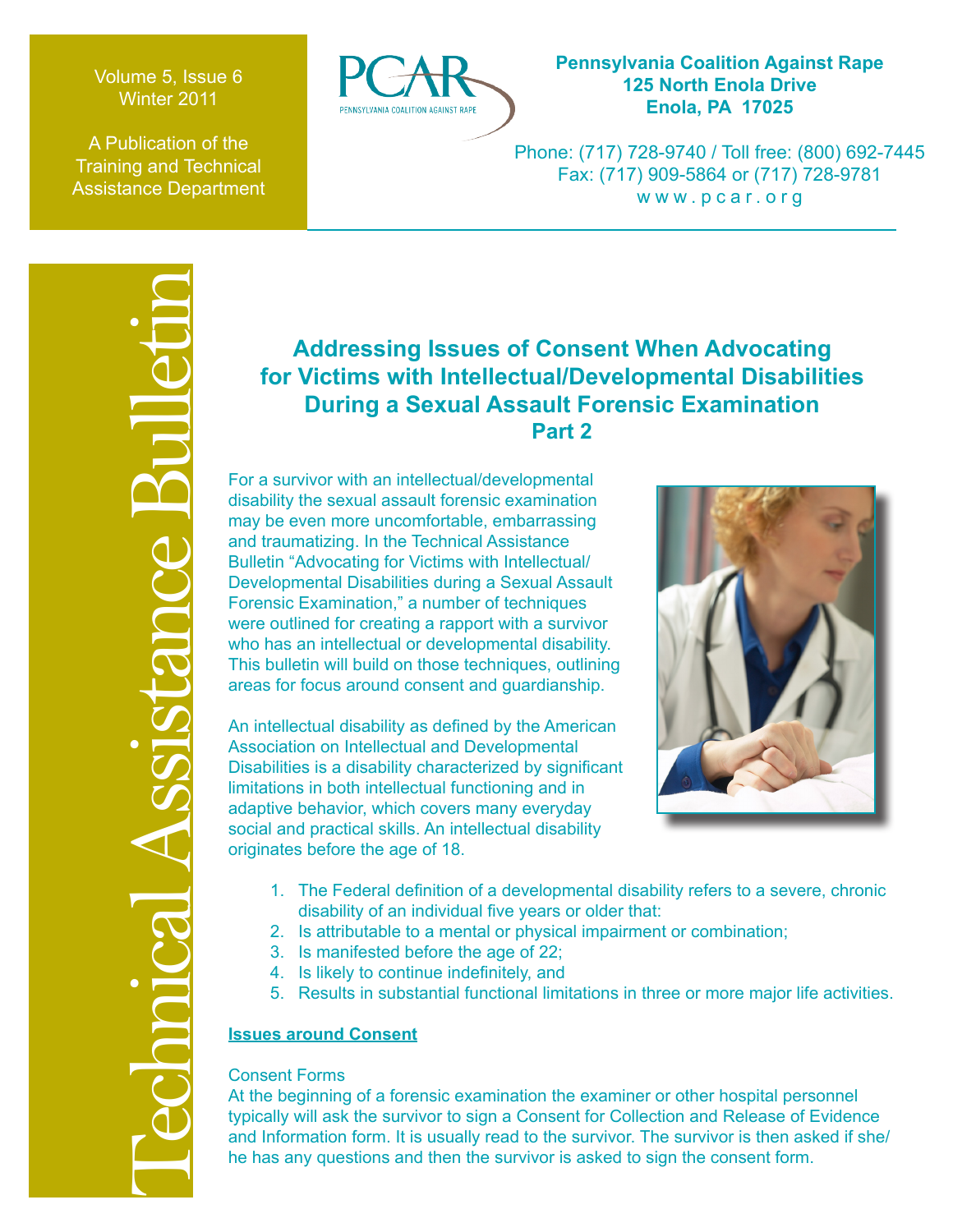• For a survivor with an intellectual/developmental disability there are two major concerns with the consent form. First, the survivor with an intellectual/ developmental disability may not understand the importance of the forensic examination from either a personal health or law enforcement perspective. They may also not understand why they are being asked to sign it; they may be their own legal guardian, but have limited capacity to consent to the forensic exam.

It is recommended that the *Consent for Collection and Release of Evidence and Information form* be read at a typical conversation speed, and then repeat and clarify each section. Such as:

### **Original section:**

*I,* treely consent to allow and his/her **and his/her** *medical and nursing associates to conduct a forensic examination, which includes the collection of evidence. This procedure has been fully explained to me and I understand that I may refuse any part of the examination. Clinical observation for physical evidence of both penetration and injury to my person will be done. Collection of other specimens and blood samples for laboratory analysis may be done per the events reported*.

### **Clarified:**

*What this means is, is it OK for \_\_\_\_\_\_\_\_\_\_\_\_\_\_(name of person/s conducting the exam) to examine your body? \_\_\_\_\_\_\_\_\_\_\_(The name of the person doing the examination) will look all over your body for any cuts or bruises, an if they find any cuts or bruises may take some pictures of them. These pictures will help the police. \_\_\_\_\_\_\_\_\_\_\_(name of person doing the examination) will also need to look between your legs and look into your vagina for any cuts or bruises. Usually cuts and bruises are on the outside of the body, but sometimes they can also be on the inside of our body. You can say stop at any time during the examination, and \_\_\_\_\_\_\_\_\_\_\_\_\_\_(name of person doing the exam) will stop.* 

*Do you have any questions?*

*(Name of person doing the exam) will also swab the inside of your month. Swab is a silly word that means (person doing the exam) will take a very long Q-tip, [if possible show them the Q-tip and/or ask them if they know what a Q-tip is] and rub it on the inside of your month. It doesn't hurt. The Q-tip will be sent to the police lab as possible evidence.*

*Do you have any questions?*

Each section on the consent form should be explained in this manner.

# **Legal Issues around Consent**

It is important to note that there is a difference between *guardianship, medical power of attorney and capacity to consent*.

**Guardianship** is a legal term and is granted by a court. An attorney is required to establish a **medical power of attorney** over another person. It is not uncommon for parents to believe they are their adult child's guardian, when legally they are not. Residential program staff often are not certain if the person they are supporting is their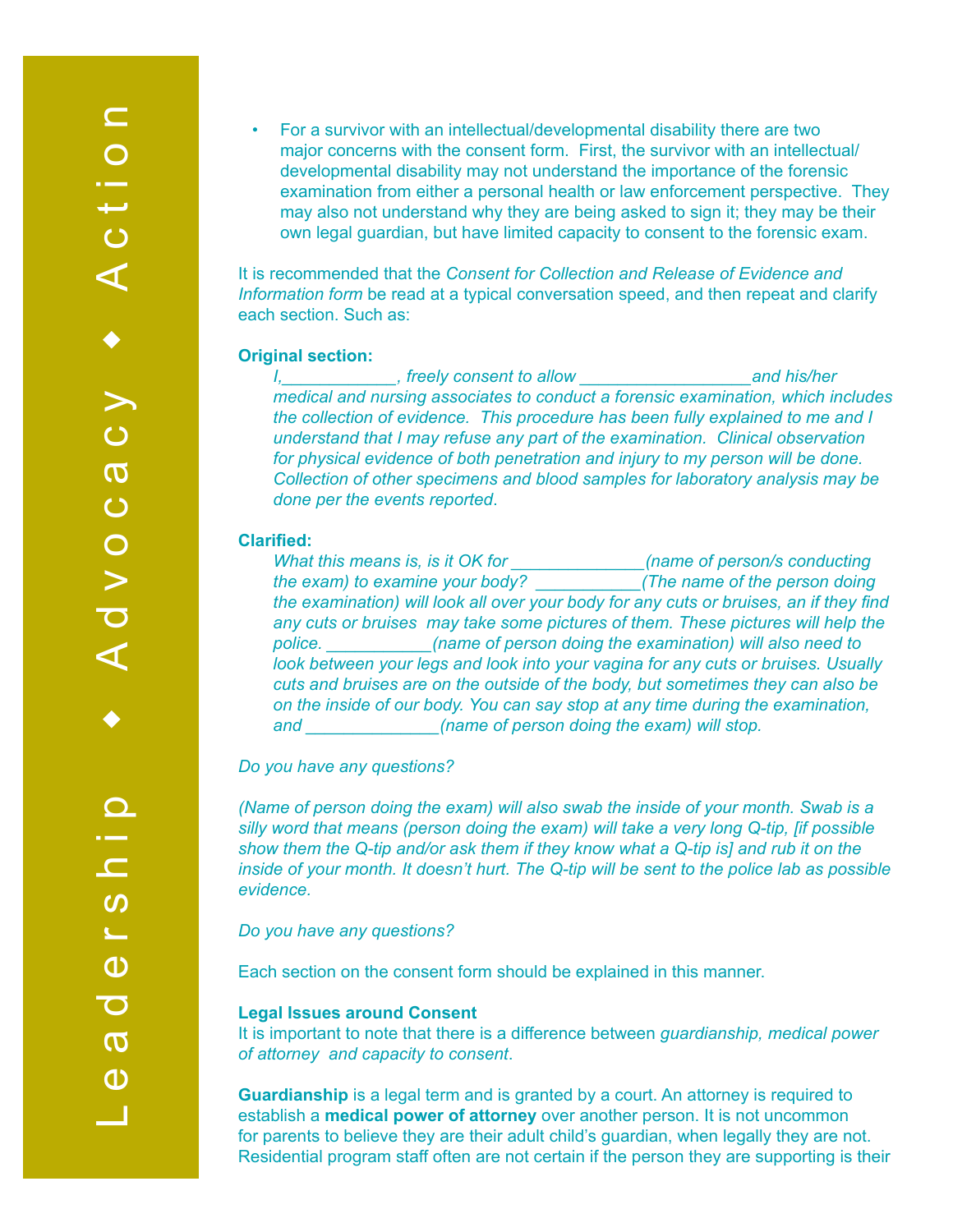own legal guardian. When guardianship is in question, ask if the family member/staff can remember the date the court granted them guardianship. Generally, the response will be something like, "What do you mean, I'm Jane Doe's mother/sister/brother/etc., and I'm her legal guardian." If this is the case, the person is most likely not the persons legal guardian. Therefore, the survivor with an intellectual disability should be given the same respect as a survivor without a disability.

**Capacity** is a bit different. Any survivor who is their own guardian, and most of us are our own guardians, may not have the capacity to consent due to their physical and/or mental status, as a result of injuries or trauma.

### **Environmental Suggestions**

Make the survivor as physically comfortable as possible. Explain that the sights and sounds of an emergency department make many people feel uncomfortable and sometimes even a bit scared. But these sounds are really sounds of safety. Listen for some particular loud sounds and explain to the survivor what that sound is, and why it is a "safety" sound. Try to limit the number of people interacting with the survivor. Have only one person at a time ask questions.

- Ask for a private room, and if possible, that the room be located as far away as possible from the center of the emergency department.
- 'Busy' uniform tops, such as patterns with a lot of concentric circles, overlapping designs, etc., and items attached to stethoscopes, such as a small stuffed animal, bright colored chain, etc. may make it more difficult for the survivor to stay focused. It is easier for a person with an intellectual disability to stay focused if there are minimal distractions.
- Advocates may consider wearing solid color outfits and avoid patterns and a lot of jewelry when providing medical accompaniment at the hospital.

# **Final Thoughts**

Advocating for survivors with or without intellectual/developmental disabilities during a sexual assault forensic examination is critical in providing the necessary medical services for the survivor, and for the collection of evidence to increase the likelihood that a perpetrator will be arrested.

Understanding how people with intellectual/ developmental disabilities process information, conceptualize language and the influence their chronological age over their developmental age has had on their interpersonal skills and their ability to follow/ obey rules is essential in providing the best circumstances for a successful sexual assault forensic examination.

**People with intellectual/ developmental disabilities are at a significantly higher rate of being victimized than people without disabilities, and research data tells us that they will be victims of sexual violence 10 or more times in their life.**

**(Sobsey, D. (1994). Violence and Abuse in the Lives of People with Disabilities. Baltimore, Paul H. Brookes).**